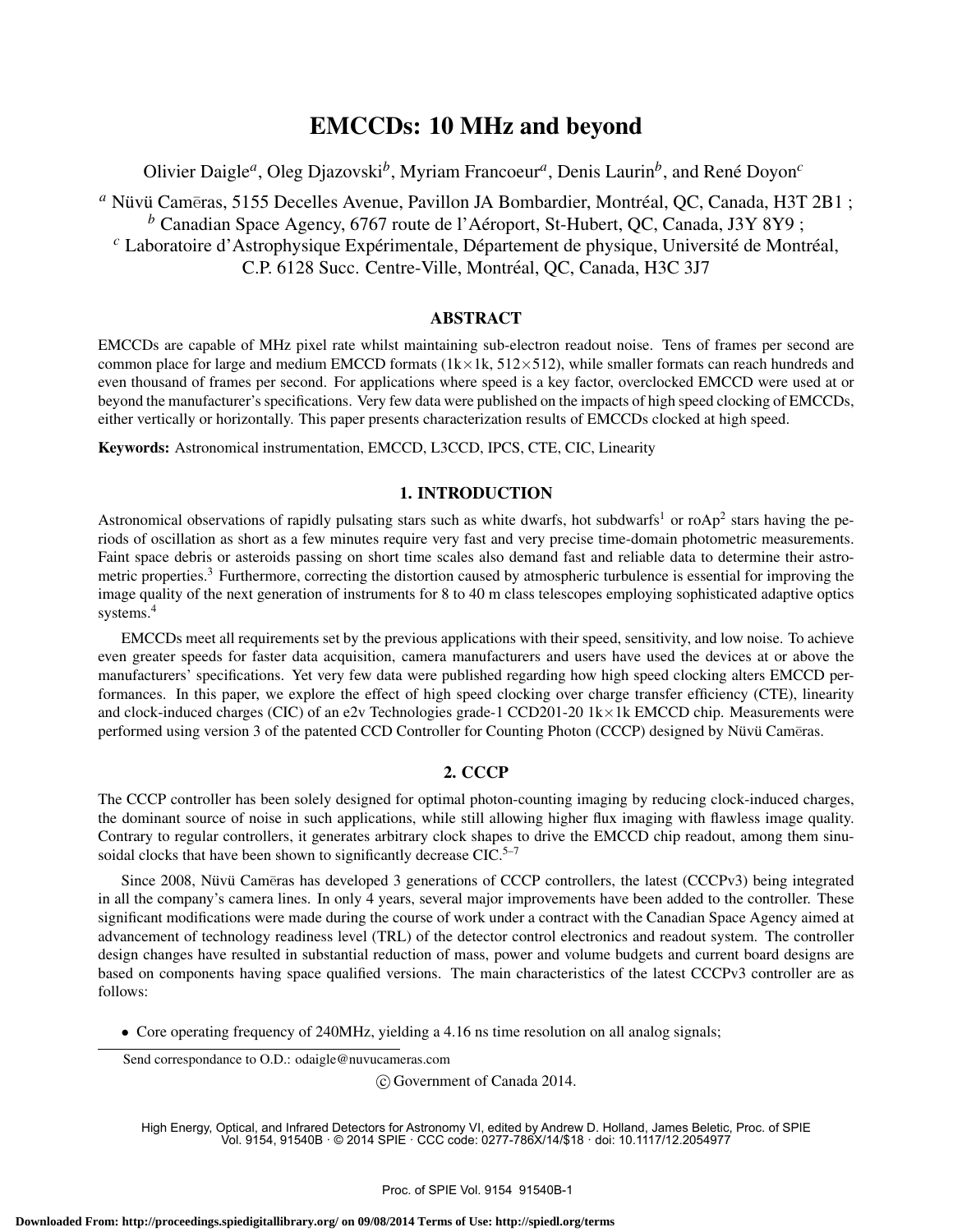Table 1. Average electrons deposited into the EMCCD by <sup>55</sup>Fe decay lines

| Line                | Amount of deposited electrons |
|---------------------|-------------------------------|
| Mn $K_{\beta}$      | 1778                          |
| Mn $K_{\alpha}$     | 1620                          |
| $K_{\beta}$ escape  | 1133                          |
| $K_{\alpha}$ escape | 1291                          |
| Si                  | 487                           |

- 4 channels 16 bits 120MSPS sampling, with digital CDS processing for up to 2048 samples per pixel, for up to 4 simultaneous video outputs;
- Generation of 14 analog clocks, with  $a \pm 15$  volts span, 14 bits and 4.16 ns resolution;
- Generation of 2 high voltage clocks with resonant frequencies switchable between 10 and 20 MHz, adjustable at up to 50 volts, and 68 ps resolution;
- Ability to synchronize controllers to read out more than 4 video outputs simultaneously, an enhancement driven by the larger  $4k \times 4k$  EMCCD sensor, and  $240 \times 240$  CCD220 for AO applications.

The CCCP controller's evolution with its latest improvements is motivated by potential spaceborne applications for Nüvü Cameras products. Indeed, currently CCCPv3 is at TRL-4 though the steps toward reaching TRL-5 and required testing have been identified.

## 3. CTE MEASUREMENTS

Charge transfer efficiency is a key parameter affecting a CCD's performance.<sup>8</sup> With the non-standard clock signals that CCCP can generate for lower CIC, one has to make sure that the CTE is not negatively affected. This section presents CTE measurements with an EMCCD driven by CCCPv3.

## 3.1 Methodology

The CTE of CCD201-20 was characterized by exposing the device to the photon flux emitted by <sup>55</sup>Fe source, This well established method<sup>8</sup> allows for precise control of impinging photons emitted by <sup>55</sup>Fe upon its radiative decay to <sup>55</sup>Mn. For this experiment, the <sup>55</sup>Fe source emitted a 10 photons/s spread over the whole CCD collecting area. Several 20 s exposures were acquired to gather sufficient data.

 $<sup>55</sup>$ Fe emits several X-rays at a very specific energy during its decay into  $<sup>55</sup>$ Mn. X-ray lines of lesser energy are also</sup></sup> generated by Auger and other processes within the silicon chip upon exposure to the  $K_\alpha$  and  $K_\beta$  lines. All <sup>55</sup>Fe emissions are listed in Table 1 along with the amount of electrons they generate per pixel. Figure 1 shows a typical electron count histogram with respect to the X-ray energy.

One may notice that the source's photons may scatter its electrons across several adjacent pixels: all images were cleaned from these split events before studying the chip's CTE.

# 3.2 Vertical CTE

We evaluated the CCD201-20 vertical charge transfer efficiency using the Mn  $K_{\alpha}$  line average signal with respect to the vertical pixel position. Figure 2 presents the corresponding CTE while controlling the vertical register with a 1 MHz square clock.

As electrons are created farther from the readout rows, they undergo more transfer losses. Hence the signal decreases with respect to pixel position following a linear trend. The slope of the linear fit directly provides the CTE value for such configuration.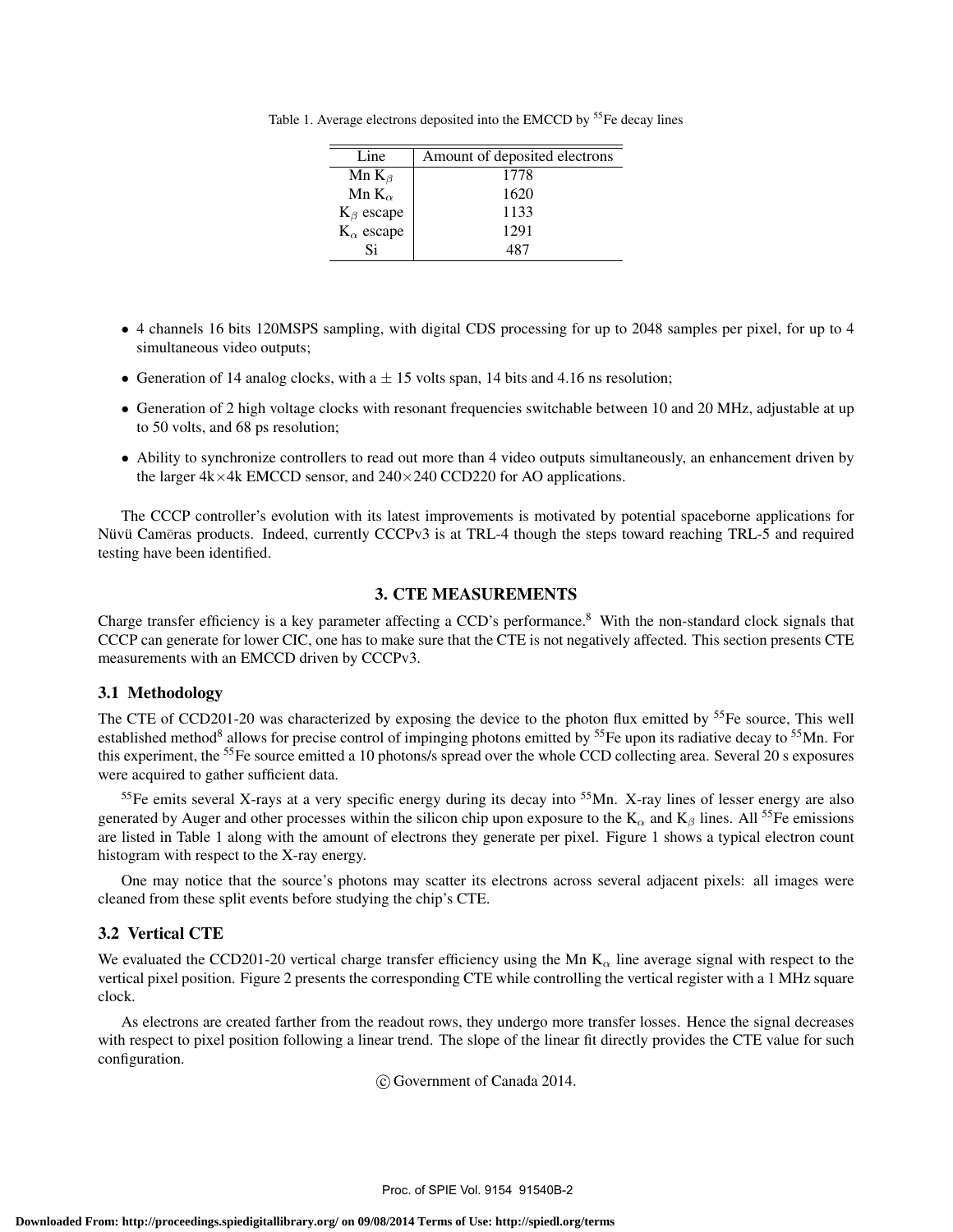

Figure 1. Images histogram of the CCD201-20 chip conventional output exposed to the <sup>55</sup>Fe source. Images were cleaned to remove shared events between two or more pixels before generating the histogram.



Figure 2. Example vertical CTE determination using 1MHz sinusoidal clocks. Left: X-ray intensity map with respect to vertical position. **Right:** CTE computation via a linear fit using the data from the left graphic with the Mn  $K_{\alpha}$  line.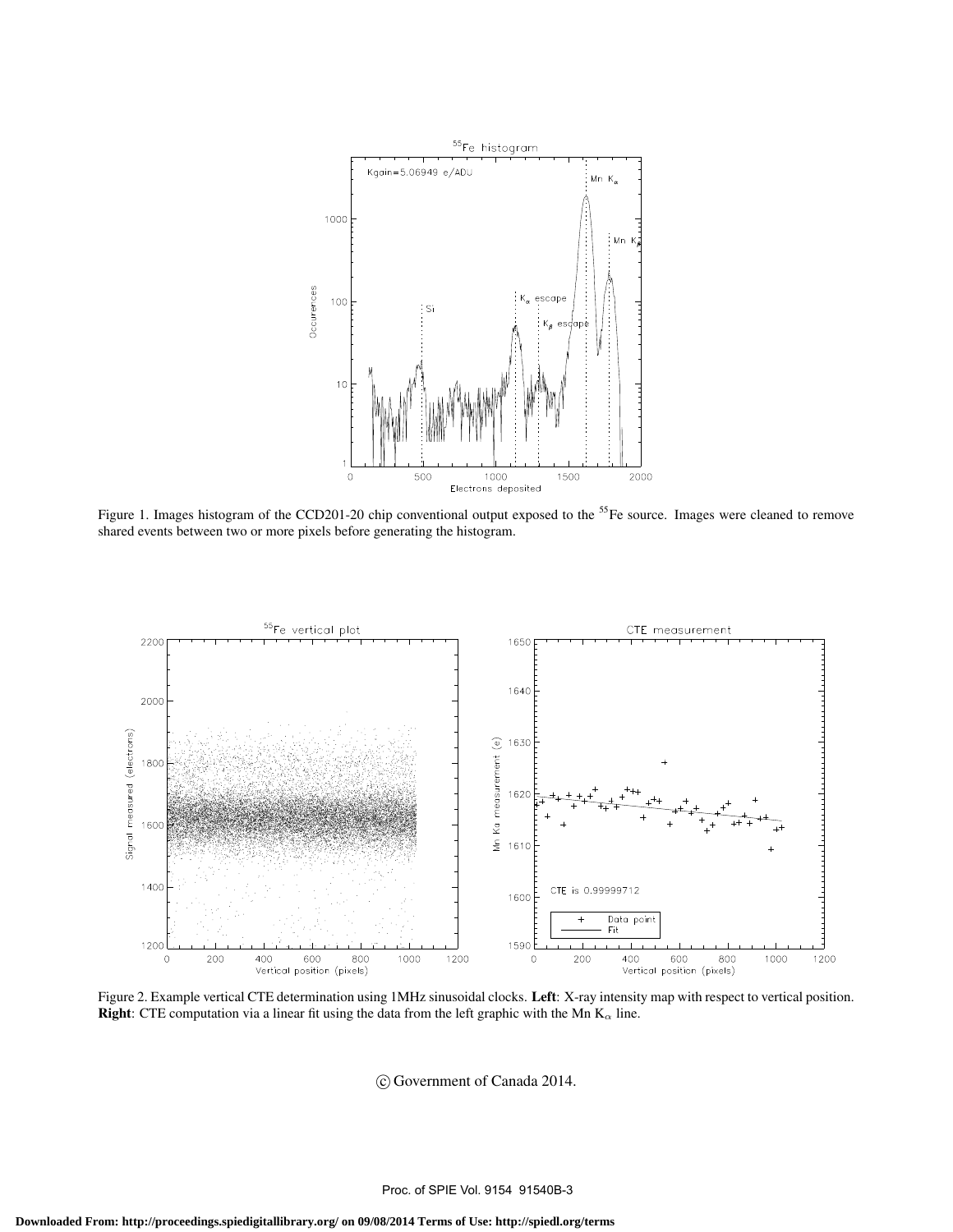Table 2. Determination of vertical CTE for 3 clock types

| Clock type          | <b>Vertical CTE</b> |  |  |
|---------------------|---------------------|--|--|
| Square, 1 MHz       | 0.9999958           |  |  |
| Sinusoidal, 1 MHz   | 0.9999971           |  |  |
| Sinusoidal, 500 kHz | 0.9999953           |  |  |



Figure 3. Horizontal CTE determination for the conventional register with a 100 kHz clock. Left: X-ray intensity map with respect to horizontal position. Right: CTE computation via a linear fit using the data from the left graphic with the Mn  $K_{\alpha}$  line.

The effects of various clock shapes and frequencies on CTE have been investigated. All data are summarized in Table 2. One key conclusion of these measurements is that vertical charge transfer efficiency is not negatively affected by the use of sinusoidal clocks. In fact, it indicates that CTE is slightly increased when shifting the pixels' charges with a sinusoidal clock rather than a square clock at the same speed.

For high-speed applications such as adaptive optics or ultra-fast photometry, it is critical for the clock-induced charges to be at their lowest level for better SNR. It has become apparent that using sinusoidal instead of square clocks enhances an EMCCD's sensitivity by reducing CIC.<sup>6</sup> These results have shown conclusively that the use of sinusoidal clocks reduces the total EMCCD noise resulting in excellent image quality.

#### 3.3 Horizontal CTE

Before studying the horizontal CTE behaviour through the electron-multiplying register, we performed conventional horizontal charge transfer efficiency measurements following the previous methodology. This time, the clock speed was set at 100 kHz. We obtained a CTE value of 0.9999993, as presented in Figure 3.

However, the regular <sup>55</sup>Fe line method does not apply when operating the chip's EM register. Indeed, when moving through the EM register, all charges undergo the same number of transfer since one want that pixels will exhibit the same gain. To bypass this obstacle, we have used the following method to assess the electron-multiplying register CTE using the same photon source. At first, one must identify all isolated event, then look for the ratio between the second and the main pixels' signal during transfer. This value provides the fraction of electrons left behind by charge transfer inefficiency in the EM register.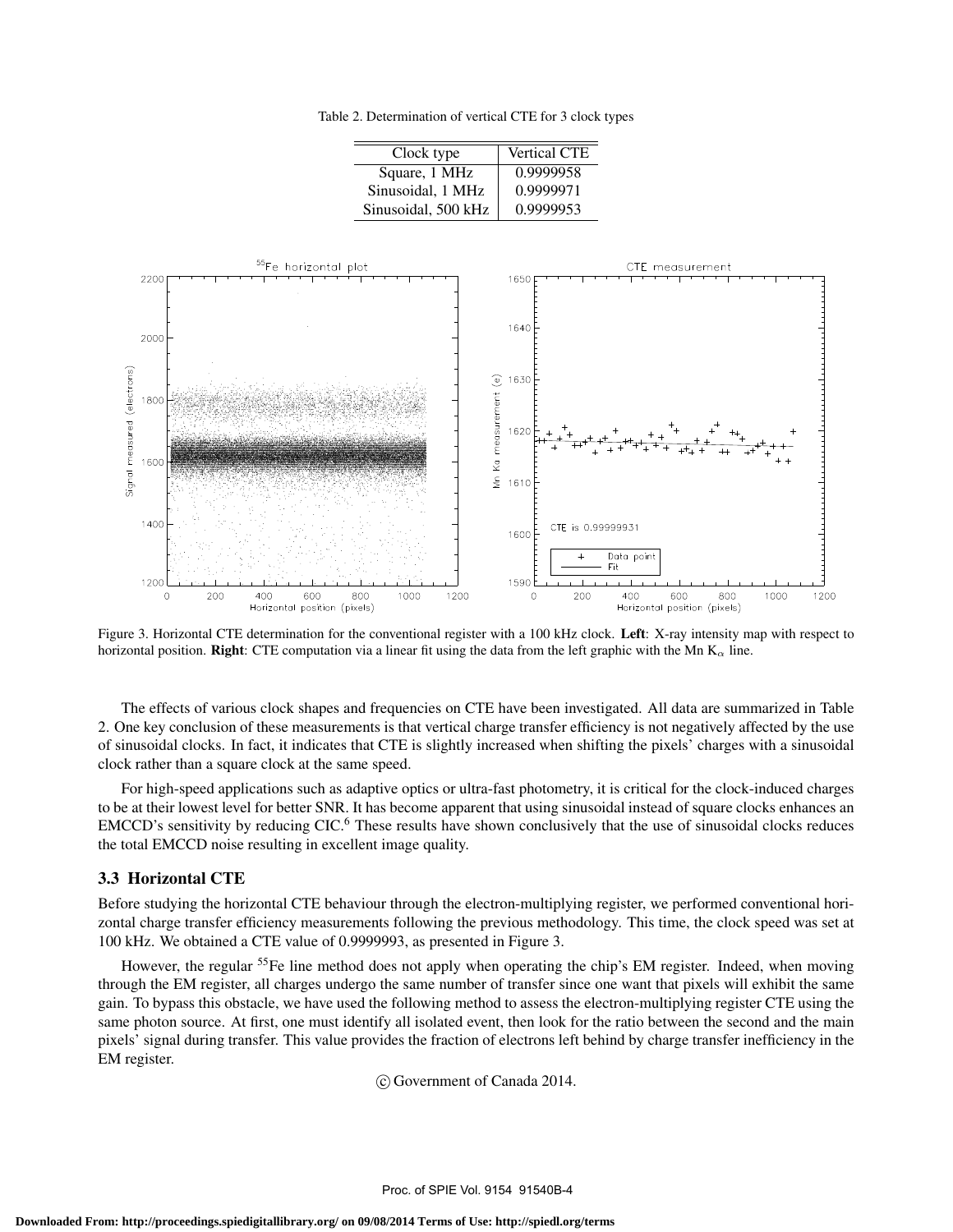

Figure 4. EM register CTE measurement at a gain of 10. Left: signal histogram with respect to pixel position for all Mn and escape lines isolated events. Right: Map of the 2D signal distribution based on the energy of the main pixel. The intervals delimited by the dotted line indicate the range of energy used for the left graphic curves (x axis) and the average signal assessed by the Gaussian fit (y axis).

Next, one must infer which part(s) of the horizontal register will affect the charge transfer efficiency. By posing that only the EM register will delay the propagation of charges, the minimal value of the CTE can be given by:

$$
CTE_{min} = (1 - P_{def})^{1/n_{EM}},\tag{1}
$$

where  $P_{def}$  is defined as the fraction of delayed electrons.  $n_{EM}$  is the number of elements in the EM register (604 for the CCD201-20 chip).

Now assuming that both conventional and EM registries contribute to the CTE, the maximal value of the CTE can be calculated. We thus write

$$
CTE_{max} = (1 - P_{def})^{1/(n_{EM} + \frac{n_{CONV}}{2} + n_{CONVS})},
$$
\n(2)

where  $n_{CONV}$  is the number of elements in the conventional horizontal register (1056 for the CCD201-20 chip), while  $n_{CONVS}$  represents the number of conventional elements in the extended horizontal register for readout (468 + 16 for the CCD201-20 EMCCD chip).  $n_{CONV}$  is divided by 2 as, on average, electrons only travel through half the conventional register.

In the end, the real CTE will fall between  $CTE_{min}$  and  $CTE_{max}$ , depending on the contribution of both types of registers.

Adopting this methodology, we analyzed the EM register's CTE at low gains. All data were acquired at 10 MHz. EM gains were set to 10, 30, and 100. Data are plotted in Figures 4 to 6 where the delayed charged fraction distribution is presented for both the Mn and escape  $\alpha$  lines. These two lines were used independently to determine the CTE in order to ascertain the validity of the measurement. The lag fraction distribution is also plotted against the source's signal to show their intensity and spread. Table 4 summarizes the subsequent calculated CTE values.

The growing fraction of delayed charges with increasing gain however suggests that more energetic events occasionally saturate the EM register. Indeed, a signal of about 1700  $\overline{e}$  passing through the register for a 100 gain yields an average c Government of Canada 2014.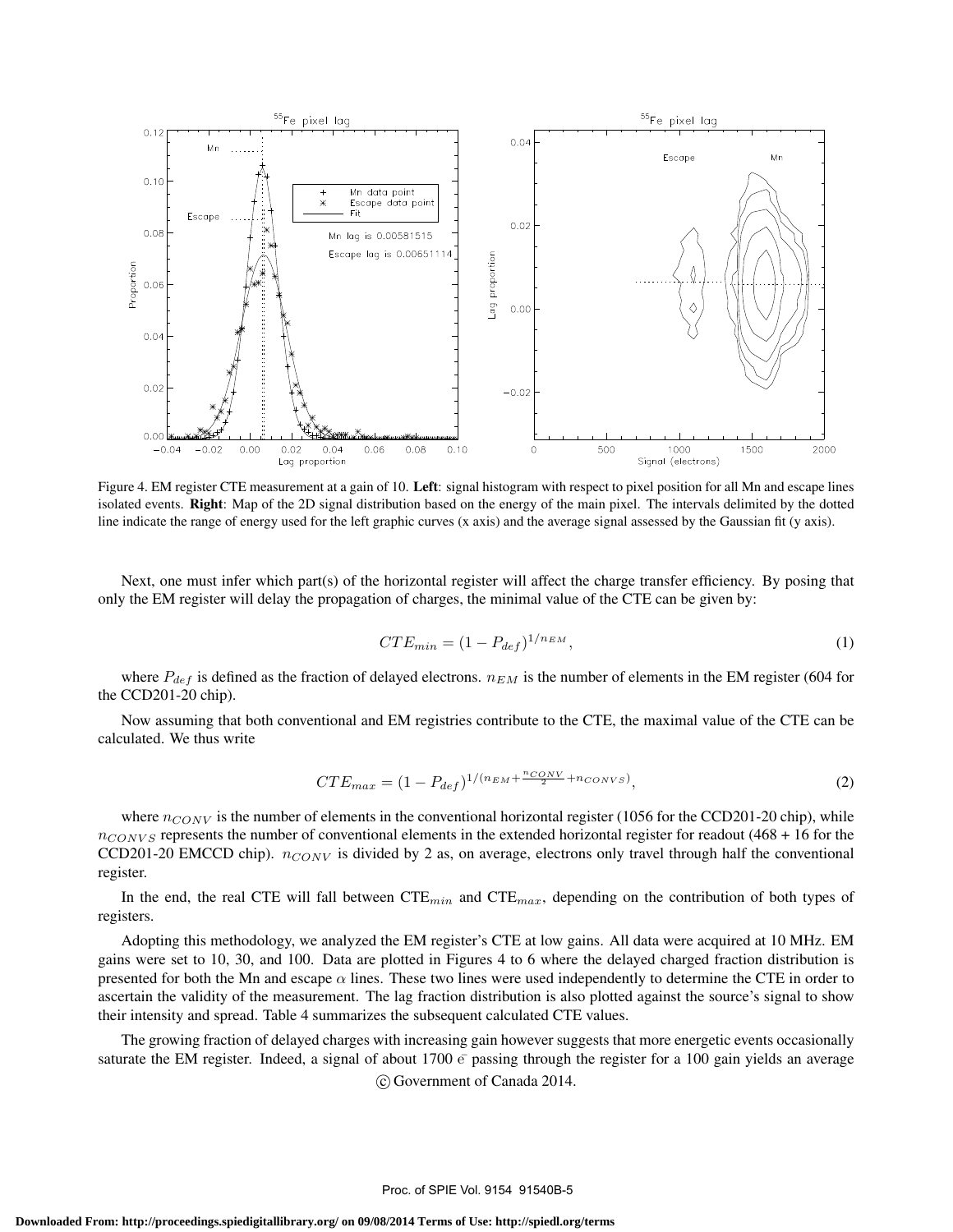

Figure 5. EM register CTE measurement at a gain of 30. See legend of Figure 4 for details.



Figure 6. EM register CTE measurement at gain of 100. See legend of Figure 4 for details.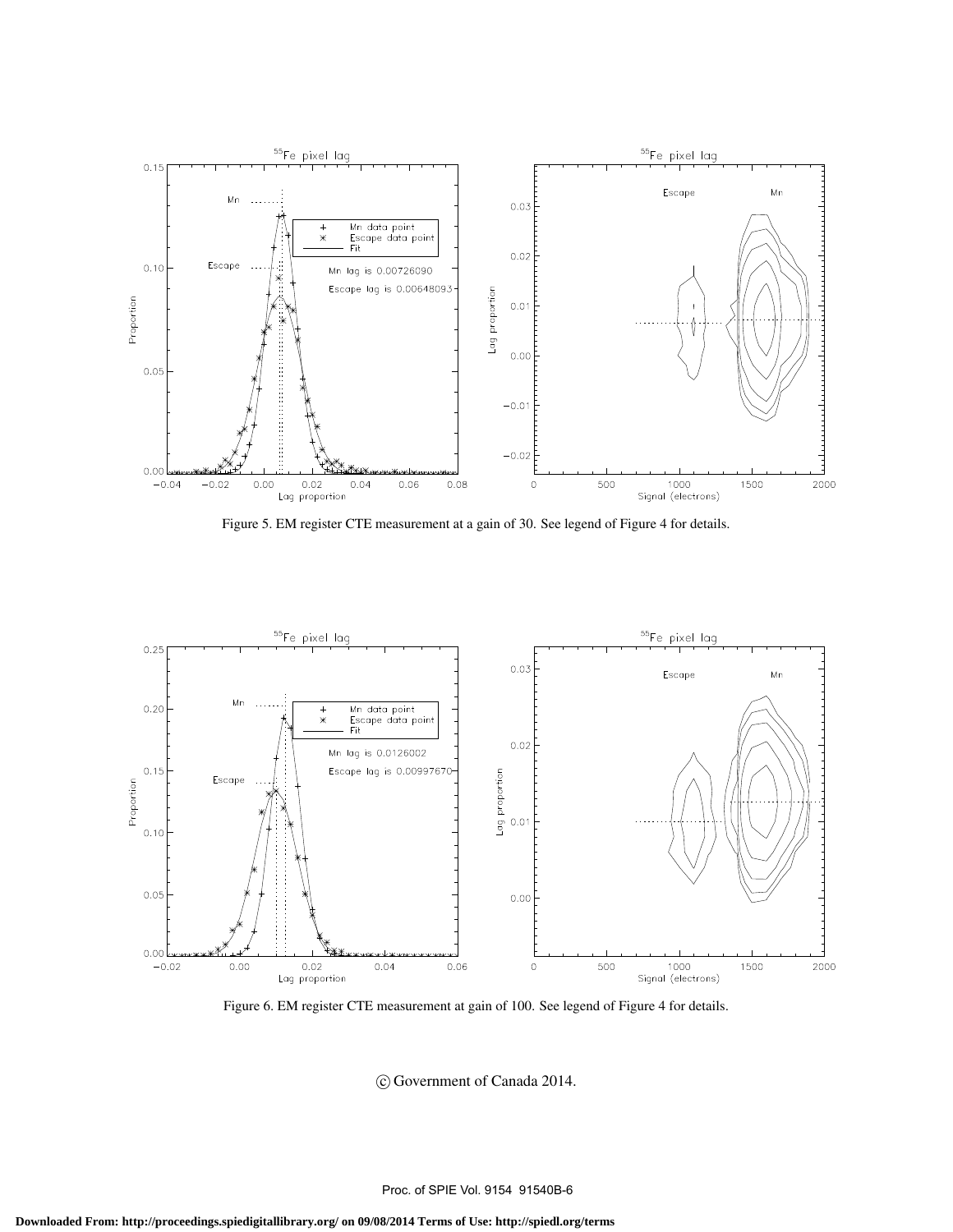Table 3. Horizontal CTE measurements at low gain

| Output       | Clock Frequency | <b>EM</b> Gain | $CTE_{min}$ | $CTE_{max}$ |
|--------------|-----------------|----------------|-------------|-------------|
|              | (MHz)           |                |             |             |
| Conventional | 0.1             | N/A            | 0.9999993   | 0.9999993   |
| EM           | 10              | 10             | 0.999990    | 0.999996    |
| EM           | 10              | 30             | 0.999988    | 0.999996    |
| EM           | 10              | 100            | 0.999979    | 0.999992    |
| EM           | 10              | 1000           | 0.999983    | 0.999994    |
| EМ           | 20              | 1000           | 0.999965    | 0.999987    |



Figure 7. Measurement of the deferred charges for the pixel previous (+) and next (∗) to a pixel of signal when operating the EMCCD at high gain (1000). The plain lines show a Gaussian fit to the data. Left: at 10 MHz. Right: at 20 MHz.

output of 170 ke¯. Still, as the avalanche multiplication is a stochastic process which increases the variance by a factor of 2, the Mn line signal may be strong enough to saturate the EM register from time to time at gains above 100. Moreover, in such conditions, we expect the charge transfer to drop when we get near the saturation level of the multiplication register.

# 3.4 Horizontal CTE at high EM gain

Because the <sup>55</sup>Fe source fails to provide an appropriate signal for high gain data, we sought another method to evaluate the CCD201-20 EM register CTE: by taking dark frames under a high gain, we set the amplified dark current as the signal source. By doing so, it is possible to collect data where pixels containing a dark electron are isolated enough that the probability of having 2 contiguous dark electron is low. Then, by analyzing the ratio of the second pixel to the main, one can infer the minimum and maximum CTE with equations 1 and 2. In this case, the fraction of deferred charge in the second pixel is put against the fraction of "deferred" charges in the pixel before the main pixel. The average value should be null. Measurements were performed at an EM gain of 1000.

Data were first acquired at 10MHz for comparison with the <sup>55</sup>Fe source measurements at the same speed.

The left panel of Figure 7 reveals that the amount of deferred charges at a higher EM gain is similar to the one measured with the escape line at an EM gain of 100. The resulting minimum and maximum CTE at an EM gain of 1000 are thus c Government of Canada 2014.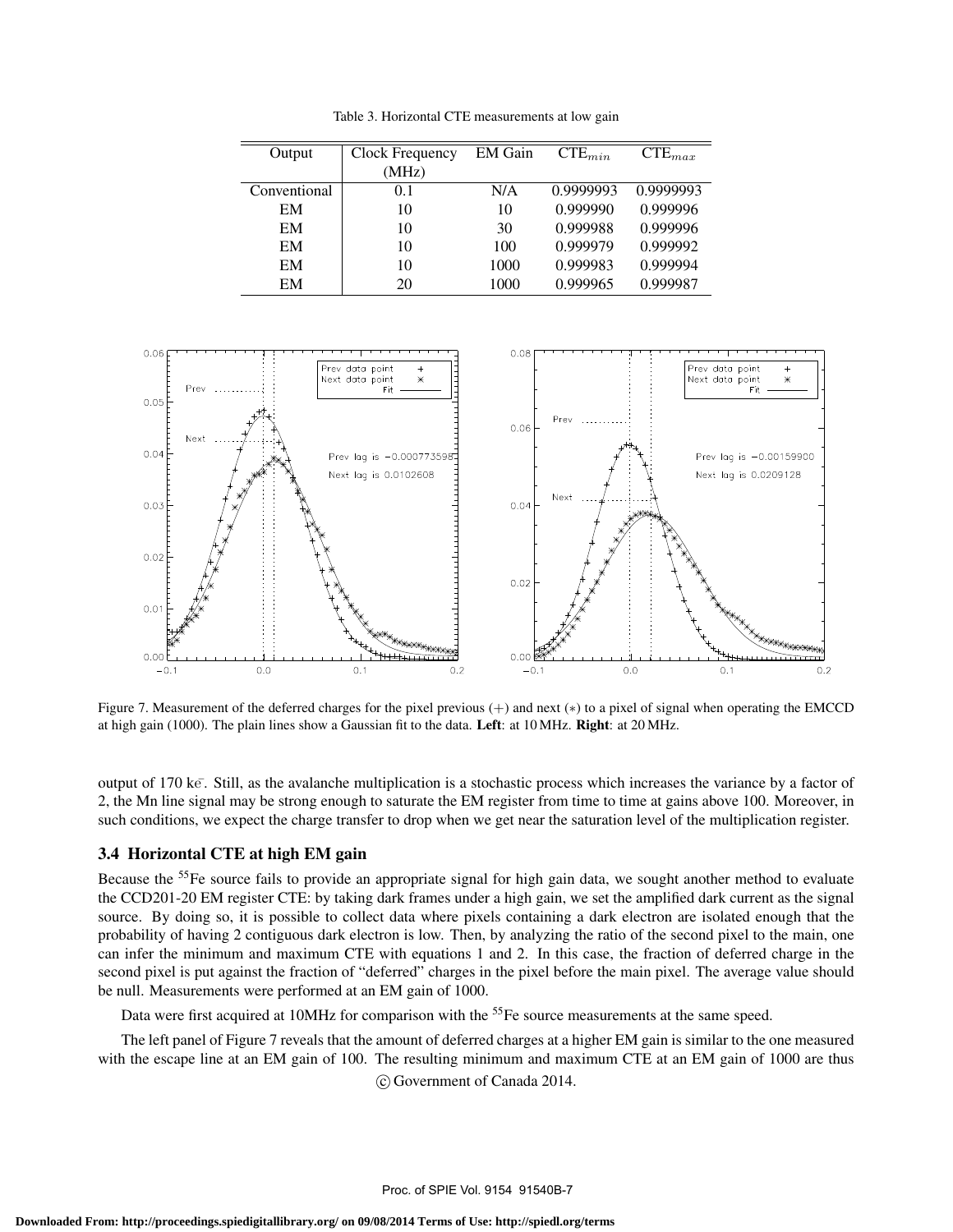Table 4. Dark and CIC measurements at an EM gain of 1000 and operating temperature of −85◦C.

| Horizontal clock frequency | Total background                  | Dark current            | Vertical CIC                         | Horizontal CIC                    |
|----------------------------|-----------------------------------|-------------------------|--------------------------------------|-----------------------------------|
| (MHz)                      | $\bar{e}/\text{pix}/\text{frame}$ | $\bar{\rm e}/\rm pix/s$ | $\overline{e}/\overline{p}$ ix/frame | $\bar{e}/\text{pix}/\text{frame}$ |
|                            | 0.0028                            | 0.0004                  | 0.0005                               | 0.0019                            |
| 20                         | 0.0017                            | 0.0004                  | 0.0005                               | 0.0011                            |

of 0.999983 and 0.999994, respectively. The previous data point being at almost 0 gives confidence in the veracity of the measurement.

The right panel's data of Figure 7 displays a 2% deferred charges fraction at 20MHz, inferring a minimum and maximum CTE of 0.999965 and 0.999987. It seems that increasing the readout speed reduces charge transfer efficiency. Clocking optimizations are being pursued to raise the CTE at 20MHz.

#### 4. LINEARITY CHARACTERIZATION

The system's linearity was measured by exposing the EMCCD to a stabilized light source. As exposure time increases, we expect the measured signal to rise proportionally. In order to yield accurate results, individual image biases were clamped at 300 ADU, thus providing a stable zero-point value set as the dark reference. The EMCCD was operated at −85◦C.

Figure 8 presents the linearity results at 10MHz for various EM gain settings (1, 10, 100, and 1000). When the EM gain was used, the device was operating below its saturation point.

At a unity EM gain, the system's linearity is very satisfying, remaining within  $\pm 1\%$  up to the full well of the CCD201-20 operated in inverted mode. The linearity measurement at low signal level  $\lt 500\,\bar{e}$  is suspected to be affected by the readout noise. At EM gains of 10 and 100, linearity declines slightly, but manages to stay inside the  $\pm 1\%$ . Then, at an EM gain of 1000, linearity falls to about 5% at high flux; we believe that the EM gain might be affected by the number of electrons being generated in the multiplication register. As a matter of fact, the electrons effectively decrease the potential well of the high voltage clock, whose amplitude sets the gain's value. Indeed, at very high gain, a few millivolt amplitude variation of the HV clock may induce gain fluctuations of a few percents.<sup>5</sup>

We anticipated that the linearity might somewhat suffer when operating the CCD201-20 at 20 MHz as the chip amplifier connected to the EM register settles to 5% at this frequency (in a 20 pF load, as per e2v specifications). Figure 9 shows linearity measurement for the same device operated at a 20 MHz pixel clock. Even though the linearity falls off the  $\pm 1\%$ limit, it remains within a reasonable range even at an EM gain of 1000. Throughout our experiment, the linearity behaviour exhibited good stability, and it is expected that one could adjust it with proper characterization.

#### 5. CIC MEASUREMENTS

Clock-induced charges assessment requires to collect dark images and overscanning the device into both horizontal and vertical directions. The dark frames integration time was incremented to yield the device's dark current within the same acquisition. Cosmic rays were cleaned by a sigma clipping algorithm, and affected pixels were replaced by the median of the corresponding pixels of images of same integration time.

The EMCCD imaging area provided the total background signal, which is the outcome of dark current and CIC once cosmic rays are removed. Then, the horizontal overscan region's signal provided the necessary CIC data generated in both the conventional and EM registers, while the vertical overscan region's signal was expected to yield the sum of the vertical and horizontal CIC components. A simple subtraction thus lead to the vertical clock-induced charges value.

The exact same vertical clock shape was used for both 10 and 20 MHz pixel frequency. Hence, the vertical CIC, not the dark current was to change between the two acquisitions.

Figure 10 shows the results of the collected CIC data. The data set has also been processed for photon counting by applying a  $5\sigma$  threshold, then corrected for the proportion of event lost due to the threshold, as determined in [5].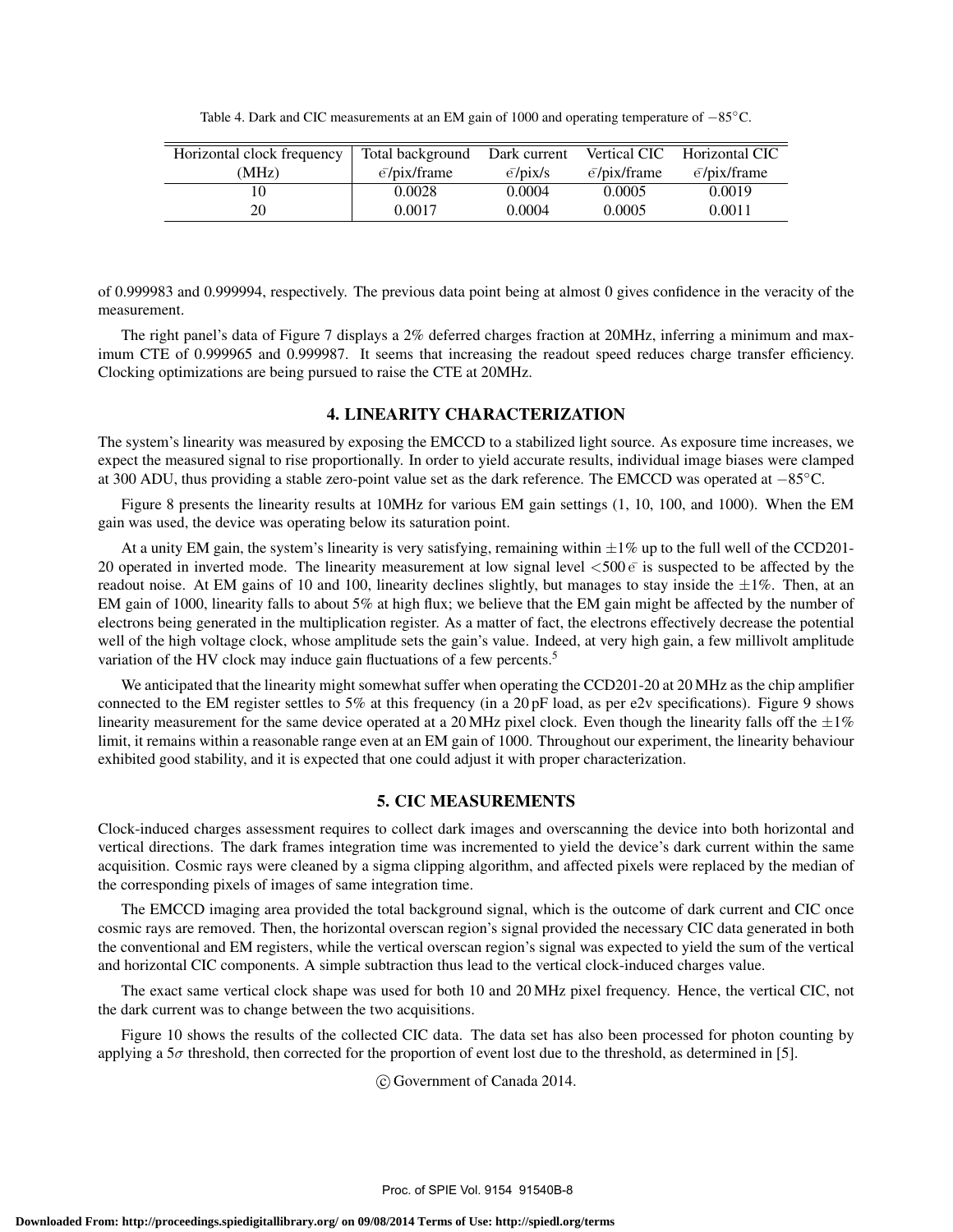

Figure 8. Linearity measurements at 10 MHz, for various EM gains. Top left: Unity. Top right: 10. Bottom left: 100. Bottom right: 1000. For every graph, the linearity measurements at the lowest fluxes might be disturbed by the readout noise. The dotted lines shows the  $\pm 1\%$  boundaries.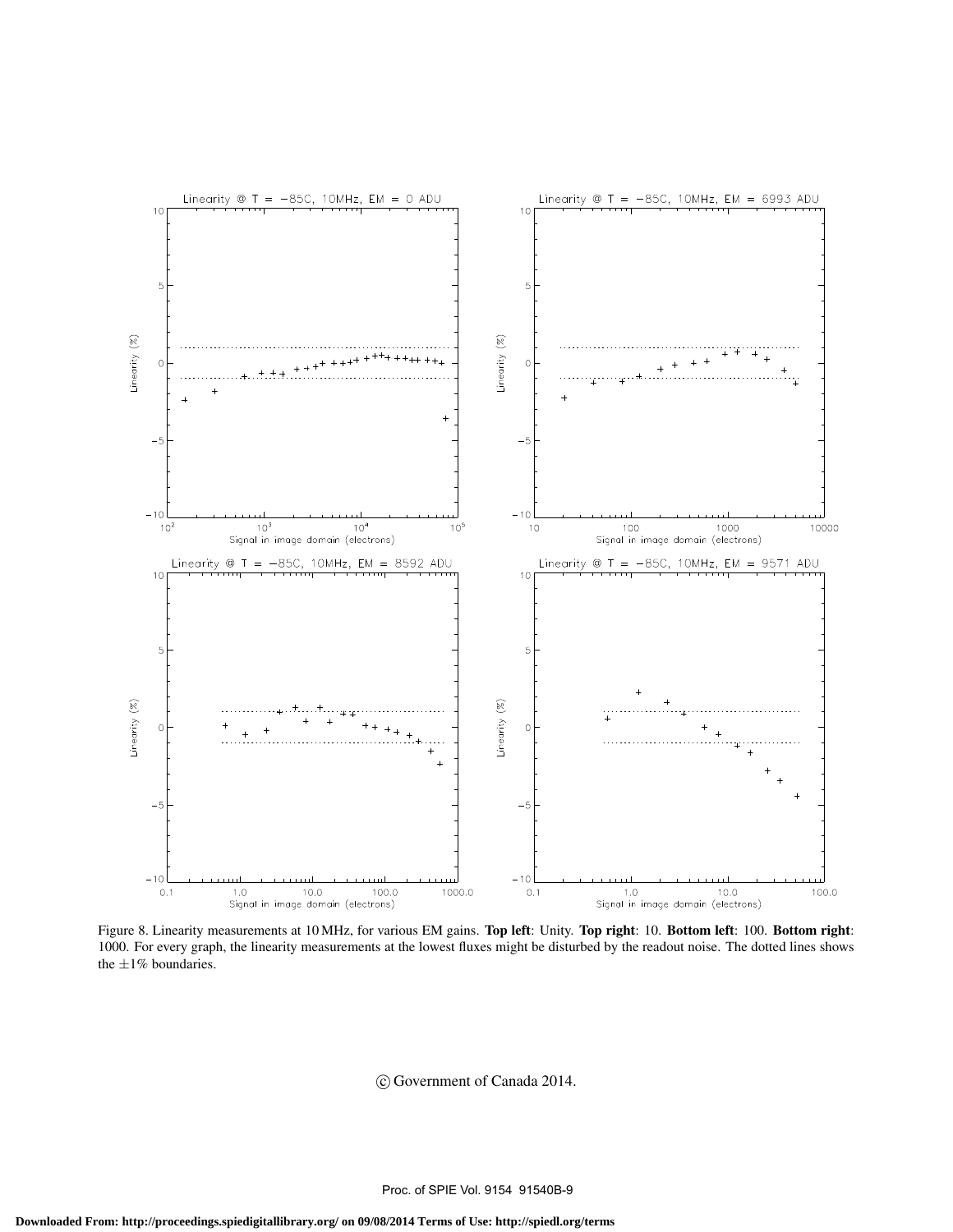

Figure 9. Linearity measurements at 20 MHz for various EM gains. Top left: Unity. Top right: 10. Bottom left: 100. Bottom right: 1000. For every graph, the linearity data at the lowest fluxes might have been disturbed by the readout noise.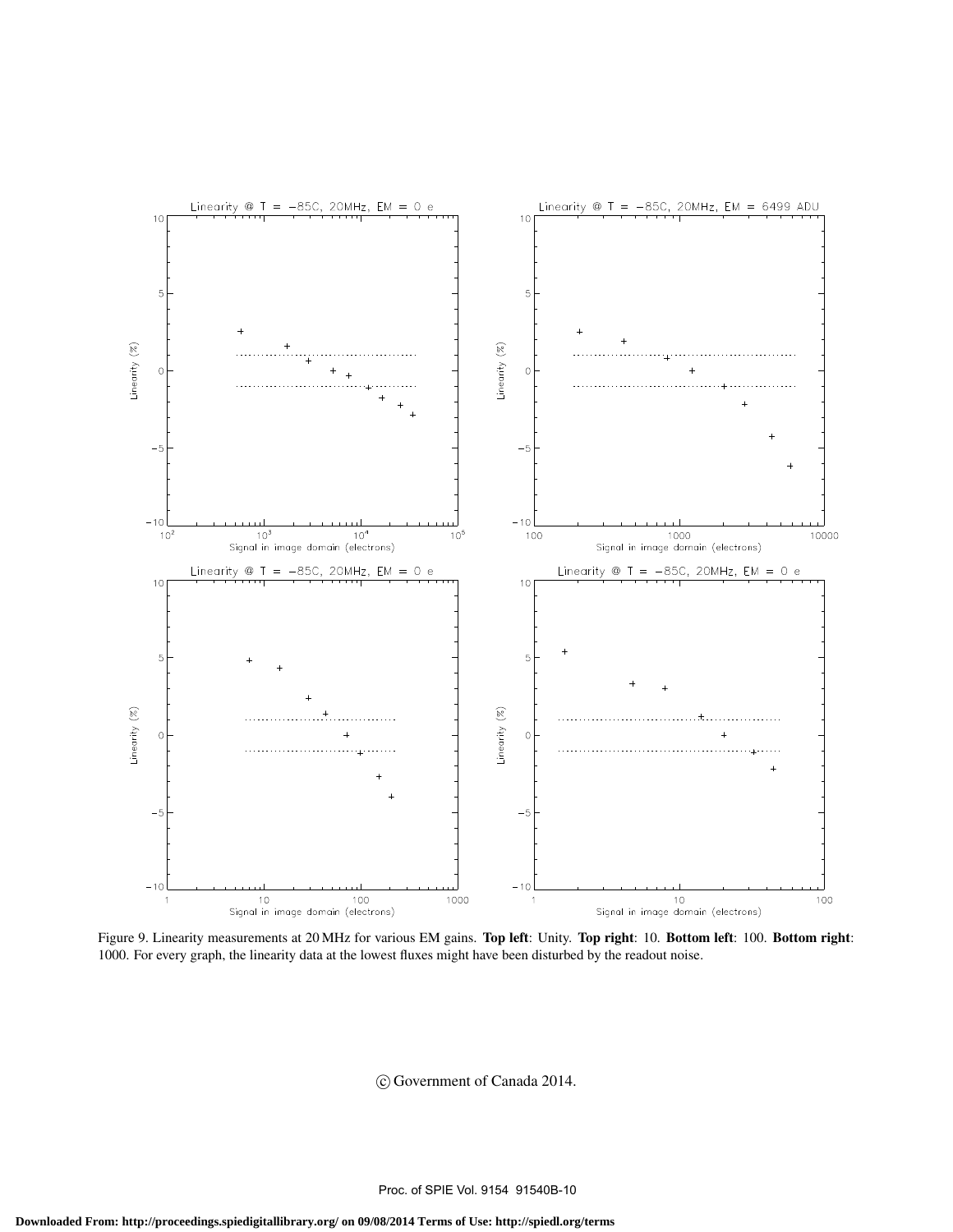

Figure 10. CIC and dark measurements at an EM gain of 1000 and an operating temperature of −85°C, displaying the total background signal measured as a function of the integration time. Left: at 10 MHz. Right: at 20 MHz. The plain line represents a linear fit to the data.

The graphs' plain lines are linear fits to the data whose slope yields the dark current. The zero-point of the fits leads to the total background signal within a frame. As expected, data show that the vertical CIC and dark current is independent of the horizontal frequency.

Operating the CCD201-20 chip at 20 MHz suggests higher clock speeds reduce the horizontal CIC, by almost a factor of ∼1.5. As a consequence, one could resort to high frame rates and yet obtain the same total background signal.

# 6. CONCLUSION

In this proceeding, we presented our study of a CCD201-20  $1k \times 1k$  EMCCD from e2v Technologies driven by Nüvü Cam¯eras' CCCP version 3 controller. The device's vertical CTE was characterized using both square (conventional) and sinusoidal clocks, which allows for a clock-induced charges decrease even when operating the chip in inverted mode. The EMCCD horizontal register was clocked at 10, and 20 MHz, to determine the behaviour or CTE, linearity and CIC.

Results reveal that the vertical CTE is not negatively impacted while resorting to sinusoidal clocks. In fact, its value is slightly better when the EMCCD was driven by such clocks. This outcome is of importance for photon counting as sinusoidal clocks also lower the total background signal level per frame.

The EM register charge transfer efficiency at 10 MHz and low gain is adequate, although not as high as when it is read at 100 kHz through the conventional amplifier. Even at an EM gain of 1000, the CTE remains high enough so that it does not compromise the photon-counting operating mode. Nevertheless, CTE marginally decreases at 20 MHz. Clocking enhancements are being conducted to counter this effect.

At 10MHz, the EMCCD linearity is excellent and lies under  $\pm 1\%$  at a unity EM gain. Still, as the EM gain is increased, the linearity declines slightly. Then, at 20 MHz, the output amplifier settling time worsens the linearity, taking it over  $\pm 1\%$ . even at a unity EM gain. As EM gain is raised, linearity follows the same trend than at 10 MHz.

As expected, the vertical clock-induced charges and dark current are not affected by the readout horizontal frequency. However, the horizontal CIC drops as the readout horizontal frequency increases.